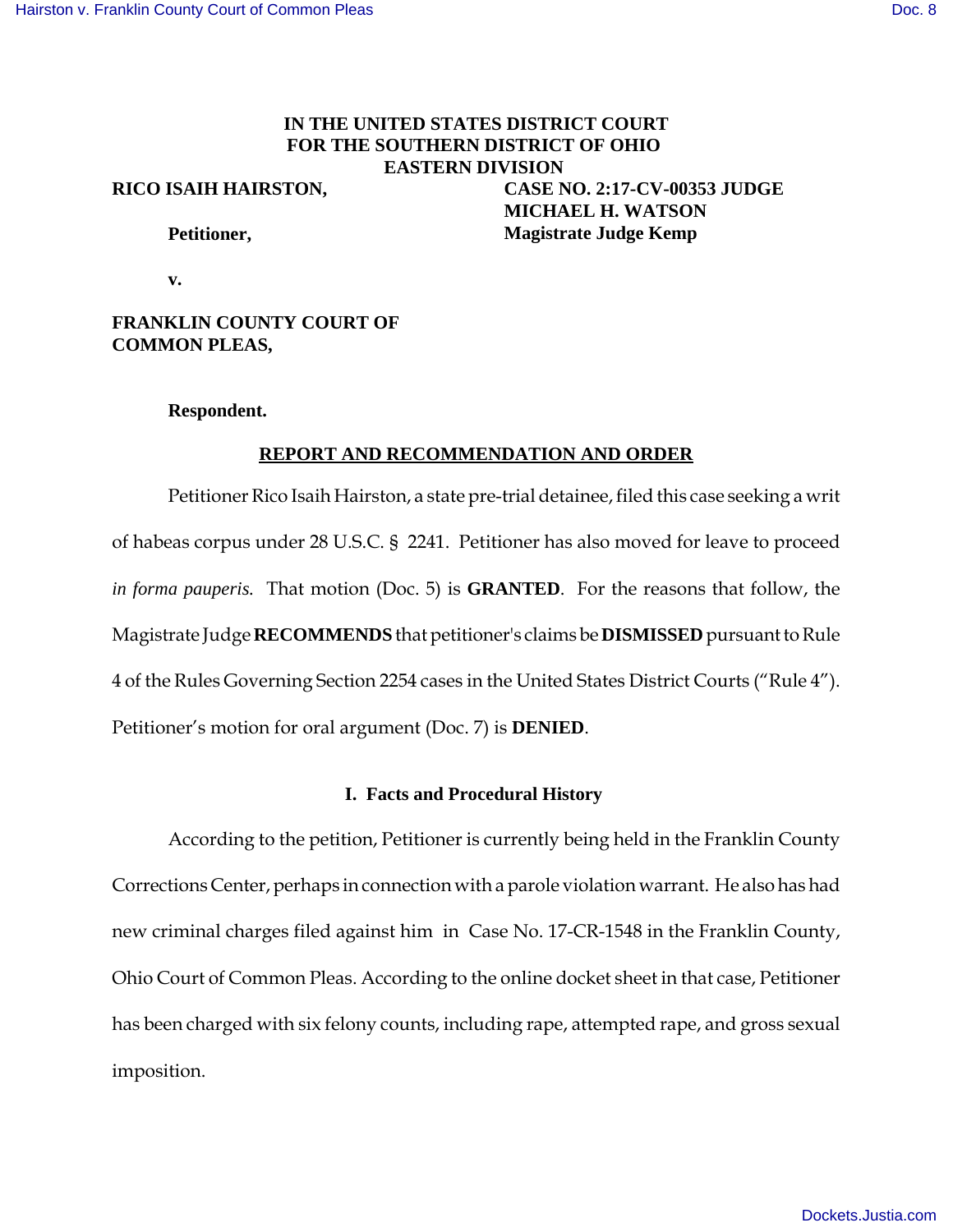In his petition, Petitioner alleges that he was escorted to the Common Pleas Court on April 5, 2017, where he was "told by the Sheriffs that [his] arraignment was held without [him] being present, and a \$500,000 bond was set." (Doc. 1, at 2.) He further alleges that the "public defender on that call" pleaded not guilty for him. *Id*. Petitioner contends that the state court's arraignment proceeding and pre-trial detention determination violated state court policy, his Sixth Amendment rights to a speedy trial and to confront witnesses, his Fourteenth Amendment due process rights, the Eighth Amendment's prohibition against cruel and unusual punishment, and the Thirteenth Amendment's prohibition against slavery. *Id*. at 2, 6–8. Petitioner states that he contacted the State Public Defender's Office to complain that he was not present at the arraignment but indicates that he has taken no other steps to challenge or appeal the arraignment proceedings and pre-trial detention determination. *Id*. at 2–3. Petitioner asks this Court for an "an injunction" and seeks to be released from the Franklin County Corrections Center. *Id*. at 8.

## **II. Law and Analysis**

Rule 4 of the Rules Governing Section 2254 Proceedings in the United States District Courts provides that "[i]f it plainly appears from the petition ... that the petitioner is not entitled to relief in the district court, the judge must dismiss the petition . . . ." Rule 4 applies to habeas corpus petitions filed under 28 U.S.C. § 2254 and § 2241. *Evans v. U.S. Marshal Serv.*, 2015 WL 1476654, at \*2 (S.D. Ohio Mar. 31, 2015). In addition, 28 U.S.C. §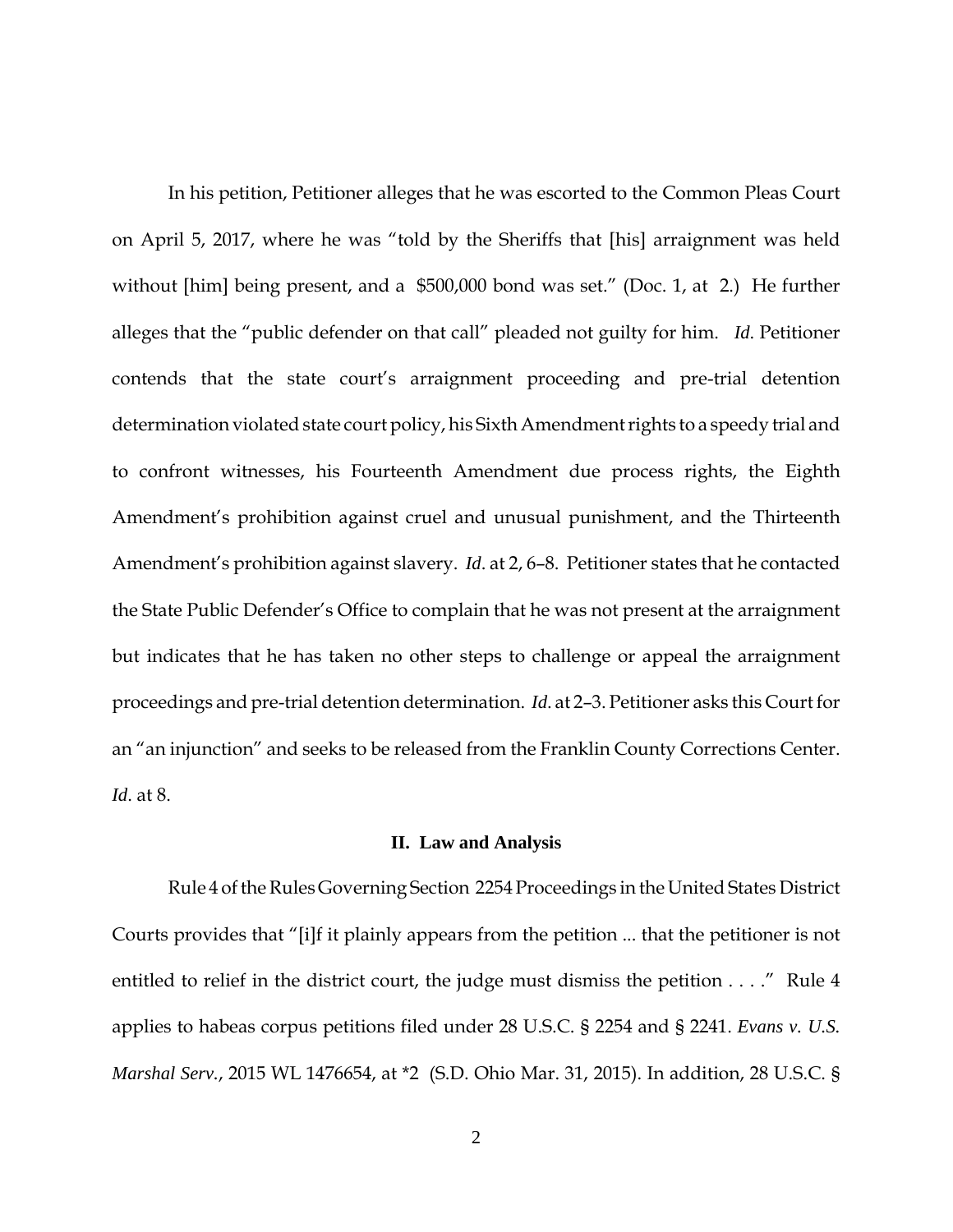2243 provides that a district court may summarily dismiss a habeas petition if it appears that a petitioner is not entitled to relief. *See Blevins v. Lamanna*, 23 Fed.Appx. 216, 218 (6th Cir. 2001). In this case, it appears that Petitioner is not entitled to relief and that dismissal is proper.

 A state pre-trial detainee can seek federal habeas relief under §2241. *Phillips v. Court of Common Pleas, Hamilton Cty., Ohio*, 668 F.3d 804, 809 (6th Cir. 2012); *Atkins v. Michigan,* 644 F.2d 543, 546 n. 1 (6th Cir.1981). Nevertheless, federal courts generally abstain from exercising jurisdiction over such actions "if the issues raised in the petition may be resolved either by trial on the merits in the state courts or by other state procedures available to the petitioner." *Atkins,* 644 F.2d at 546. Abstention is justified under the doctrine of comity, and courts have developed an exhaustion requirement in order to give the state courts the opportunity to confront and resolve constitutional issues arising within their jurisdictions and to limit federal judicial interference in state court processes. *Id; see also Phillips*, 668 F.3d at 811 n. 4 (explaining that decisional law has imposed an exhaustion requirement for §2241 petitions in order to accommodate principles of federalism). Accordingly, federal courts abstain from exercising jurisdiction over pre-conviction habeas petitions unless a petitioner demonstrates that special or exceptional circumstances warrant federal habeas intervention and that he has exhausted all available remedies in state court. *See Braden v. 30th Judicial Cir. Ct. of Ky.*, 410 U.S. 484, 489 (1973).

Construed in the most favorable manner, Petitioner appears to claim that his bond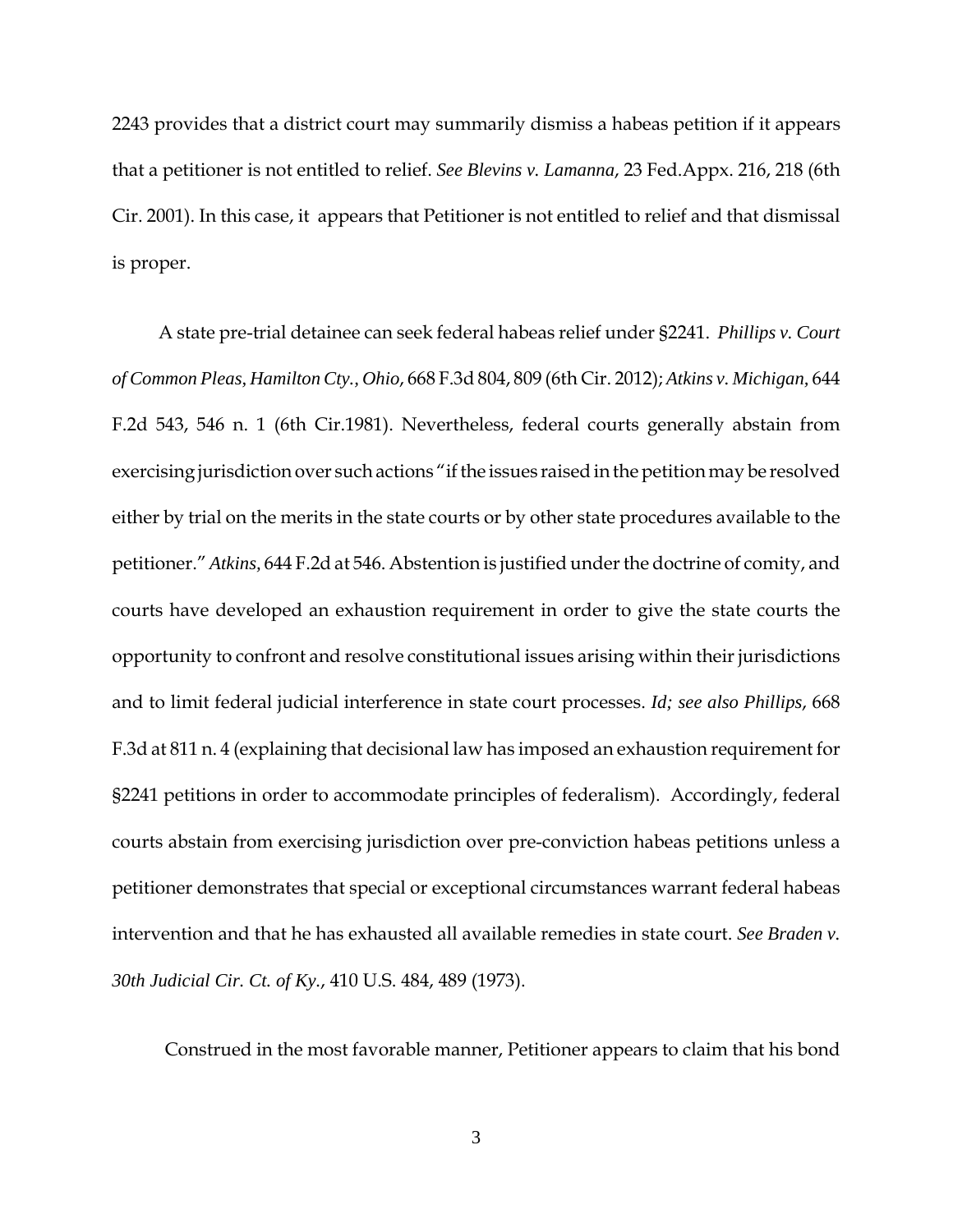was excessive and that he was not present at his arraignment to challenge the bond amount. Although he alleges that the \$500,000 bond constitutes "cruel and unusual punishment" in violation of the Eighth Amendment, it appears that his claim is more accurately governed by the Eighth Amendment's prohibition against excessive bail. The protection against unreasonable bail pending trial is one of a handful of special circumstances that may warrant pre-conviction habeas intervention by a federal court. *Atkins*, 644 F.2d at 549. It constitutes a special circumstance because the right to be free from excessive bail before trial might be irremediably lost if a petitioner is forced to wait for a final judgment on the merits of his state court case before seeking federal habeas relief. *Id*. That said, even though a state petitioner who alleges excessive bail is not required to wait for a final judgment on the merits in state court, he must still exhaust all of his state court remedies before federal habeas intervention is warranted. *Id*.

 It is clear from the petition that Petitioner has not exhausted his state court remedies. Although Petitioner alleges that he complained to the public defender's office that he was not present at the arraignment, he admits that he has not taken any other action to formally challenge or appeal the state court's pre-trial detention determination. Ohio has a state habeas corpus statute (Ohio Rev. Code §§ 2725.01, 2725.02), and the Ohio Supreme Court has determined that, "[h]abeas corpus is the proper remedy to raise the claim of excessive bail in pre-trial release cases." *Chari v. Yore*, 91 Ohio St. 3d 323, 325 (2001). Again, there is no indication that Petitioner filed a state habeas action or took any other interim steps to formally challenge the state court's arraignment proceedings or the pretrial detention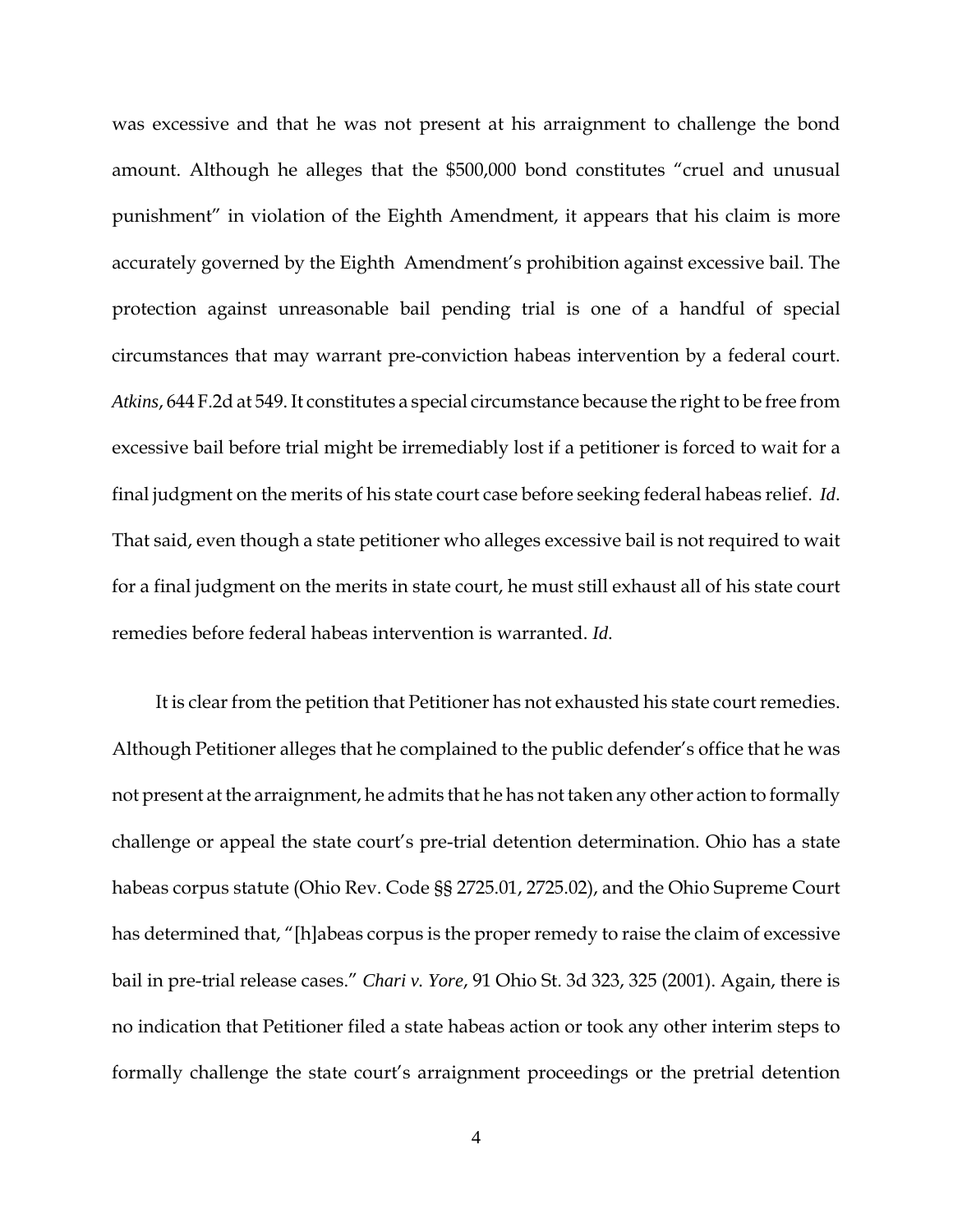determination.

 Certain speedy pre-trial claims may also warrant pre-conviction habeas relief. *Atkins*, 644 F. 2d at 546-47. Specifically, a federal court may issue an order requiring a state to promptly bring a petitioner to trial after a petitioner has exhausted all state remedies available to him on that issue. *Id*. On the other hand, on the basis of comity considerations, federal courts abstain from exercising habeas jurisdiction where a petitioner seeks to have charges dismissed before trial on speedy trial grounds. *Id*. *See also Humphrey v. Plummer,* 840 F. Supp. 2d 1040, 1042–44 (S.D. Ohio 2011). Petitioner alleges that his right to a speedy trial has been violated, and he seeks an "an injuction" and to be released from custody. (Doc. 1, at 8.) This does not appear to be equivalent to asking this Court to order the state court to promptly bring him to trial. Even if Petitioner sought such relief, it is again clear from the petition that he has not exhausted his state court remedies on this claim. He alleges that he complained to the public defender's office but does not allege in his petition that he has filed any motions in the state court on speedy trial grounds. Moreover, the Court notes that, according to the online docket of the state court, Petitioner has now waived his speedy trial rights pending a competency evaluation.

 Finally, none of Petitioner's other claims, even construed in the manner most favorable to Petitioner, qualify as a special or exceptional circumstances that might warrant federal pre-trial intervention in a state court proceeding. Nor has he properly exhausted his state court remedies for any other claims. Accordingly, this Court must decline to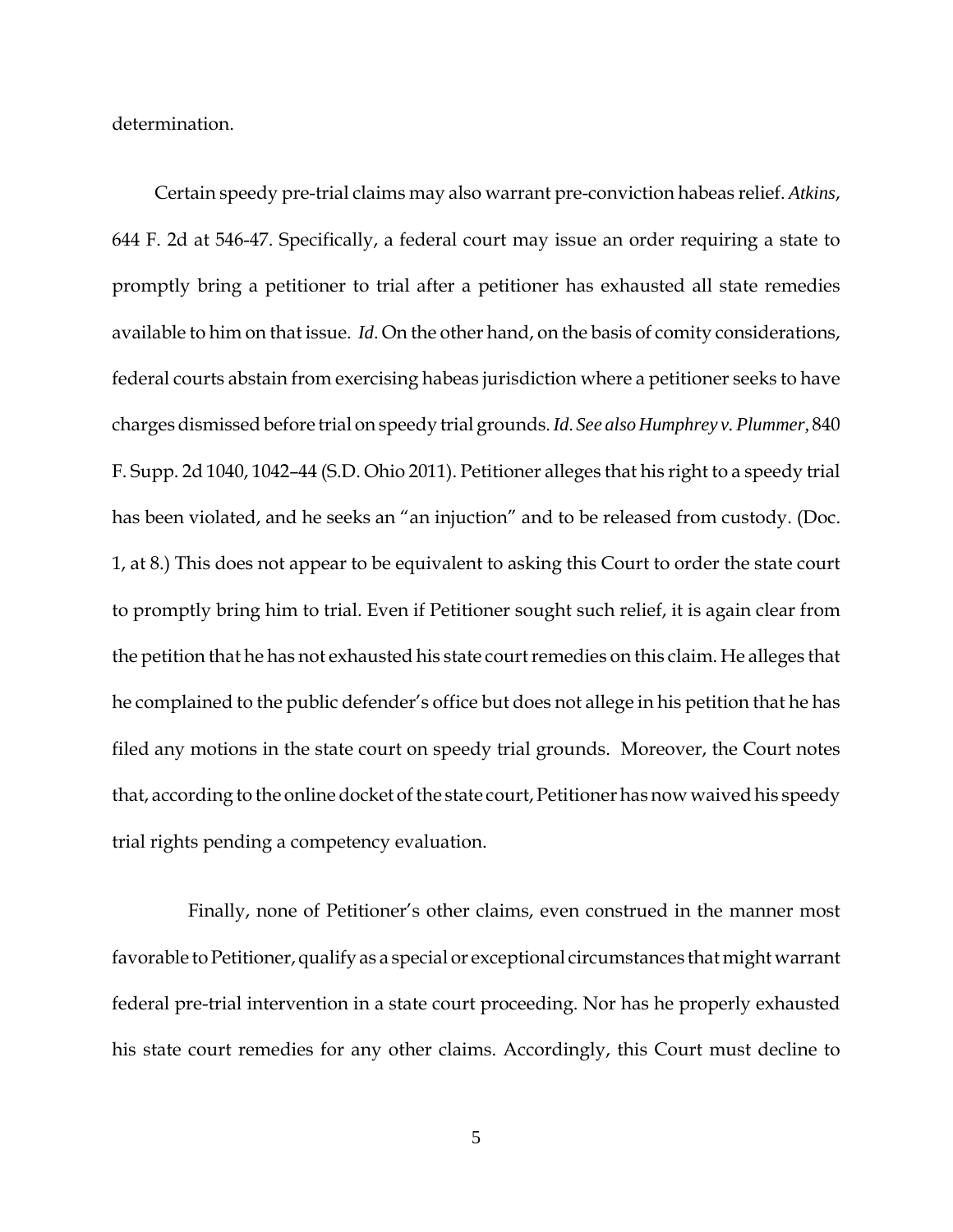interfere with the pending state criminal proceedings.

### **III. Recommended Decision**

For these reasons, the Magistrate Judge **RECOMMENDS** that the petition for a writ of habeas corpus be **DENIED** and that this case be **DISMISSED**.

#### **IV. Procedure on Objections**

If any party objects to this *Report and Recommendation*, that party may, within fourteen days of the date of this Report, file and serve on all parties written objections to those specific proposed findings or recommendations to which objection is made, together with supporting authority for the objection(s). A judge of this Court shall make a *de novo* determination of those portions of the report or specified proposed findings or recommendations to which objection is made. Upon proper objections, a judge of this Court may accept, reject, or modify, in whole or in part, the findings or recommendations made herein, may receive further evidence or may recommit this matter to the magistrate judge with instructions.  $28$  U.S.C.  $636(B)(1)$ .

The parties are specifically advised that failure to object to the *Report and Recommendation* will result in a waiver of the right to have the district judge review the *Report and Recommendation de novo,* and also operates as a waiver of the right to appeal the decision of the District Court adopting the *Report and Recommendation*. *See Thomas v. Arn,* 474 U.S. 140 (1985); *United States v. Walters,* 638 F.2d 947 (6<sup>th</sup> Cir. 1981).